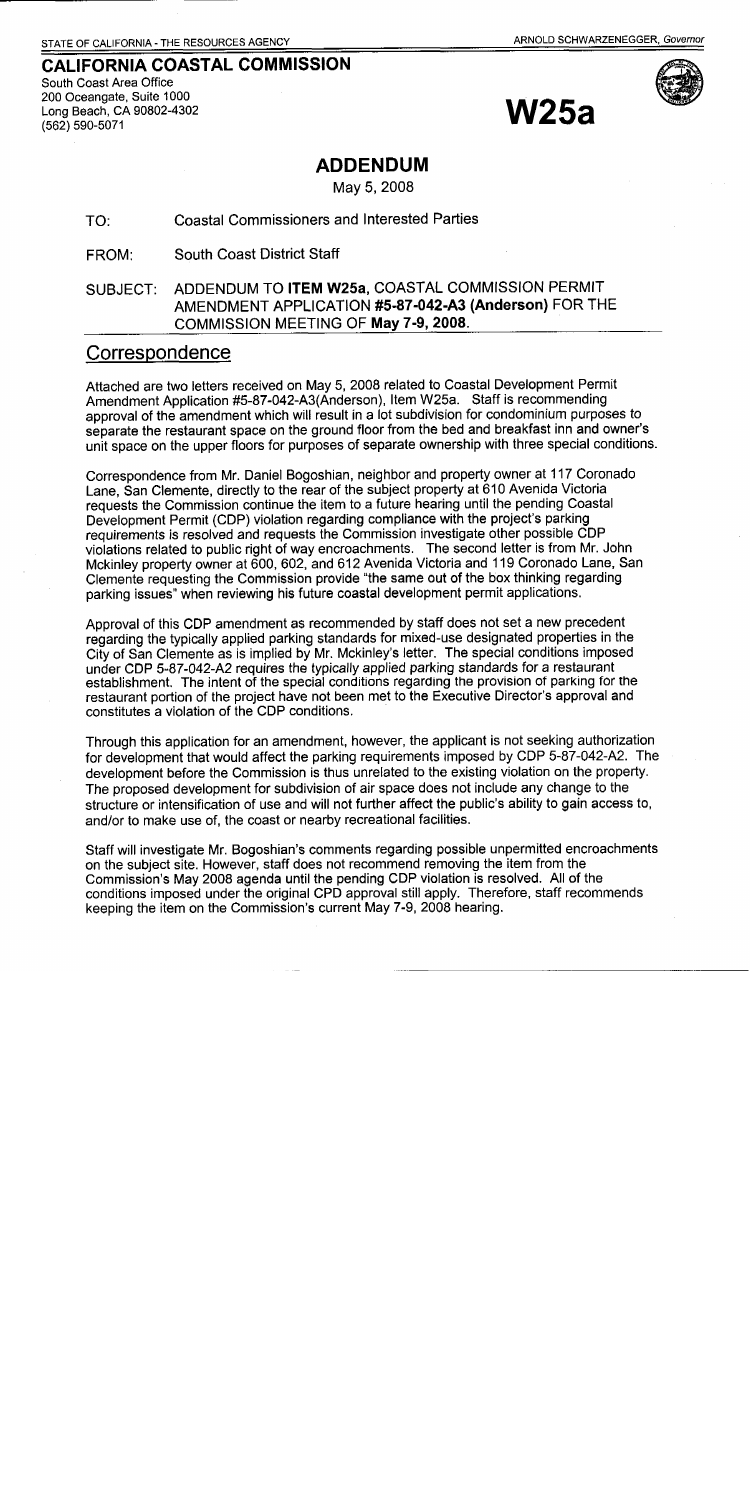Print - Close Vitngov-

| Samed II | Fm, 2 May 2008 11:53:50 -0700 (PDT)                          |
|----------|--------------------------------------------------------------|
| From:    | "DANTEL SOGOSHIAN" <damnycb@flesh.net></damnycb@flesh.net>   |
|          | 3rbieni: - California Coastal Commission Permit #5-87-042-A3 |
| Terri    | danielbogoshtan@noi.com                                      |

To The California Coastal Commission: As a resident property owner directly to the rear of the applicant, I hope that you will please consider continuing permit amendment application # W 25a pending evidence of compliance of the applicant's current and future parking contracts. Additionally, the Commission should be aware that the applicant may have encroached into the public right of way both front and rear of his property and may wish staff to investigate and recommend additional conditions to this permit amendment application. Thank you for considering my concerns, Daniel C. Bogoshian 117 Coronado Ln. San Clemente CA 92672

Pal C. Egoslo

**RECEIVED**<br>South Coast Region

MAY 05 2008

**COASTAL COMMISSION**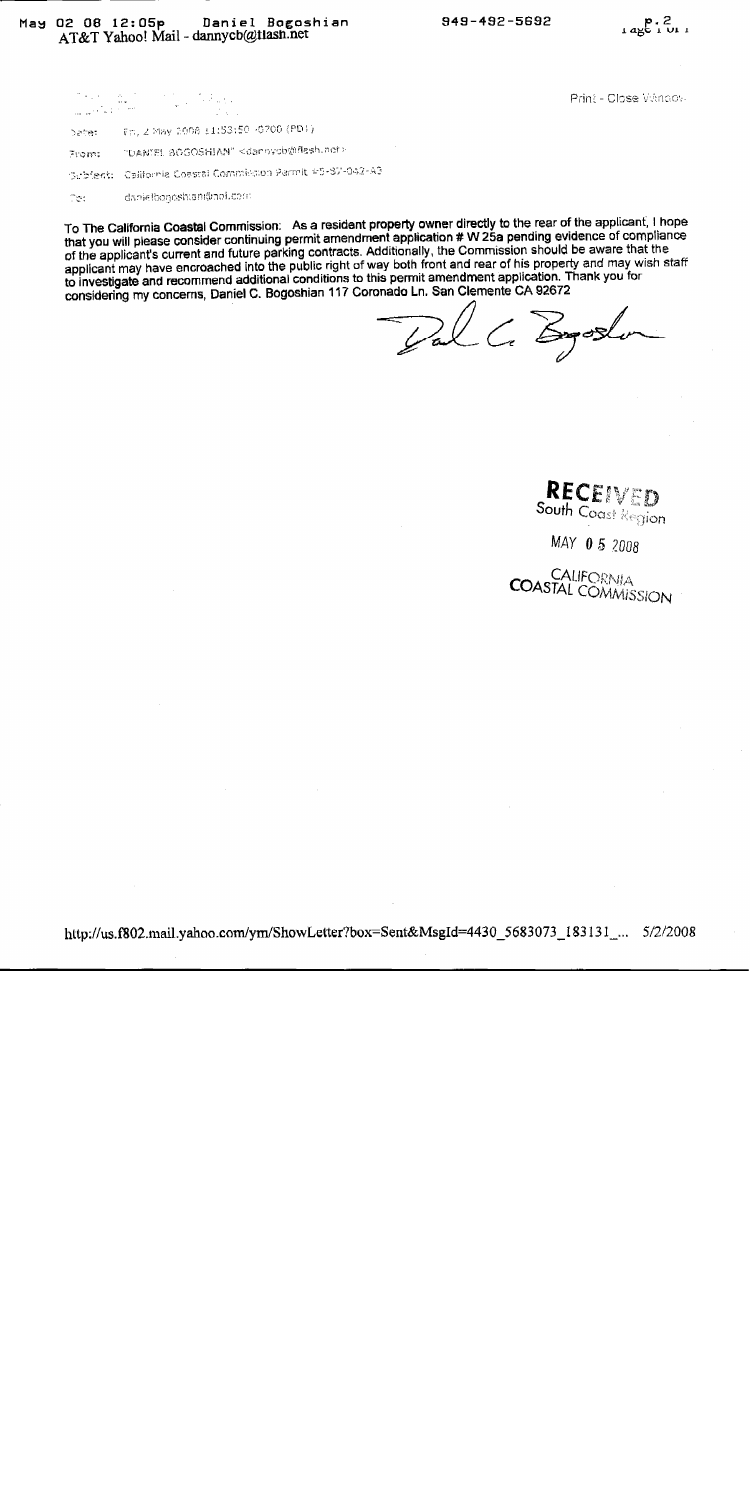California Coastal Commission Permit #5-87-042-A3

To Whom it May Concern:

I am formally requesting to be put on the record in reference to the parking situtation with Mr. Anderson's property located at 612 Avenida Victoria, San Clemente California 92672.

In the future I would expect the same out of the box thinking in regards to the parking issues for my upcoming development as well as any other considerations, waivers and variances extended to Mr. Anderson.

My Best Regards,

John Mckinley 600/602/612 Avenida Victoria San Clemente Ca. 92672 119 Coronado Lane San Clemente Ca. 92672 Phone #949 492 1720 e-mail: info@seahorsesanclemente.com

**RECEIVED** South Coast Region

MAY 05 2008

**CALIFORNIA COASTAL COMMISSION**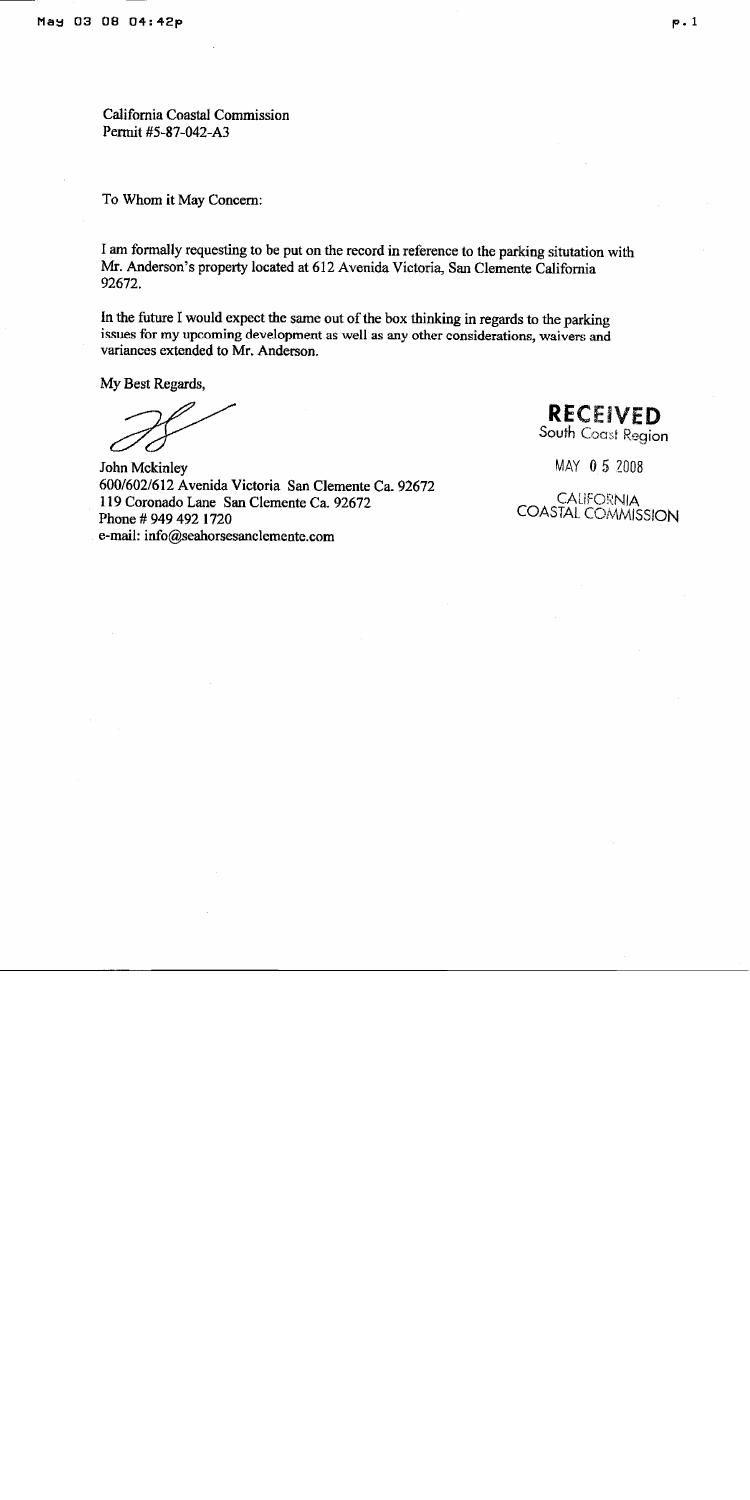**CALIFORNIA COASTAL COMMISSION** 

South Coast Area Office 200 Oceangate, Suite 1000 Long Beach, CA 90802-4302 (562) 590-5071

Filed: September 11, 2007 180th Day: March 9, 2008<br>270<sup>th</sup> Day: June 7, 2008 June 7, 2008 Staff: Liliana Roman-LB Staff Report: April 17, 2008 Hearing Date: May 7-9, 2008 Commission Action:



#### **STAFF REPORT: PERMIT AMENDMENT**

**AMENDMENT APPLICATION No.:** 5-87-042-A3 **APPLICANT:** Rick Anderson

**PROJECT LOCATION:** 610 Avenida Victoria, San Clemente, Orange County.

**DESCRIPTION OF PROJECT PREVIOUSLY APPROVED:** Conversion of an existing 3 story single-family dwelling to an 8-unit bed and breakfast inn and subsequently amended to convert proposed street level parking garage to a restaurant with parking for the inn provided off-site and parking for the restaurant provided by the purchase of in-lieu parking certificates.

**DESCRIPTION OF AMENDMENT:** A lot subdivision for condominium purposes of an existing commercial building consisting of a restaurant on the ground level and bed & breakfast inn and related owner's unit on the upper levels for purposes of ownership of the restaurant space separately from the bed & breakfast inn and related owner's unit space.

**LOCAL APPROVALS RECEIVED:** City of San Clemente Approval in Concept, 9/05/07.

**SUBSTANTIVE FILE DOCUMENTS:** Coastal Development Permits 5-87-042(Anderson), 5-87-042-A1(Anderson), 5-87-042-A2 (Anderson).

**SUMMARY OF STAFF RECOMMENDATION**: Staff is recommending approval of the amendment as proposed which will result in a lot subdivision for condominium purposes to separate the restaurant space on the ground floor from the bed and breakfast inn and owner's unit space on the upper floors for purposes of separate ownership with three special conditions.

#### **PROCEDURAL NOTE**

The Commission's regulations provide for referral of permit amendment requests to the Commission if:

1) The Executive Director determines that the proposed amendment is a material change,

- 2) Objection is made to the Executive Director's determination of immateriality, or
- 3) The proposed amendment affects conditions required for the purpose of protecting a coastal resource or coastal access.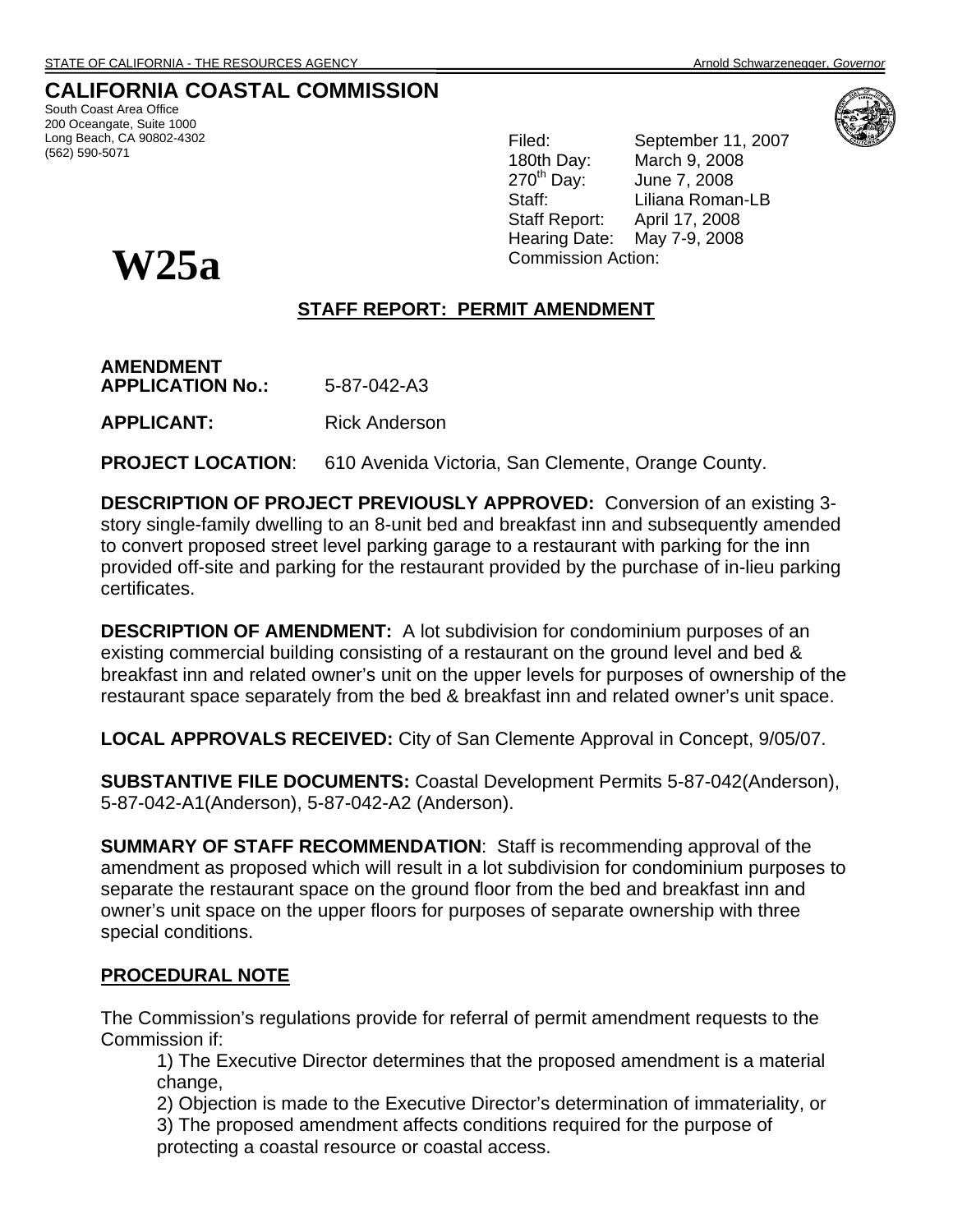If the applicant or objector so requests, the Commission shall make an independent determination as to whether the proposed amendment is material. 14 Cal. Admin. Code 13166.

The proposed amendment was determined to be material because it affects conditions required for the purpose of protecting a coastal resource. Staff is recommending approval of the proposed changes to the special condition because protection of coastal resources (parking in the Pier Bowl area) will not be adversely effected by the permit amendment.

#### **I. STAFF RECOMMENDATION:**

#### **MOTION:** *I move that the Commission approve the proposed amendment to Coastal Development Permit No. 5-87-042- A3 pursuant to the staff recommendation.*

#### **STAFF RECOMMENDATION OF APPROVAL:**

Staff recommends a **YES** vote. Passage of this motion will result in approval of the amendment as conditioned and adoption of the following resolution and findings. The motion passes only by affirmative vote of a majority of the Commissioners present.

#### **RESOLUTION TO APPROVE A PERMIT AMENDMENT:**

The Commission hereby approves the coastal development permit amendment on the ground that the development as amended and subject to conditions, will be in conformity with the policies of Chapter 3 of the Coastal Act and will not prejudice the ability of the local government having jurisdiction over the area to prepare a Local Coastal Program conforming to the provisions of Chapter 3. Approval of the permit amendment complies with the California Environmental Quality Act because either 1) feasible mitigation measures and/or alternatives have been incorporated to substantially lessen any significant adverse effects of the amended development on the environment, or 2) there are no feasible mitigation measures or alternatives that would substantially lessen any significant adverse impacts of the amended development on the environment.

#### **II. STANDARD CONDITIONS:**

- 1. Notice of Receipt and Acknowledgment. The permit is not valid and development shall not commence until a copy of the permit, signed by the permittee or authorized agent, acknowledging receipt of the permit and acceptance of the terms and conditions, is returned to the Commission office.
- 2. Expiration. If development has not commenced, the permit will expire two years from the date this permit is reported to the Commission. Development shall be pursued in a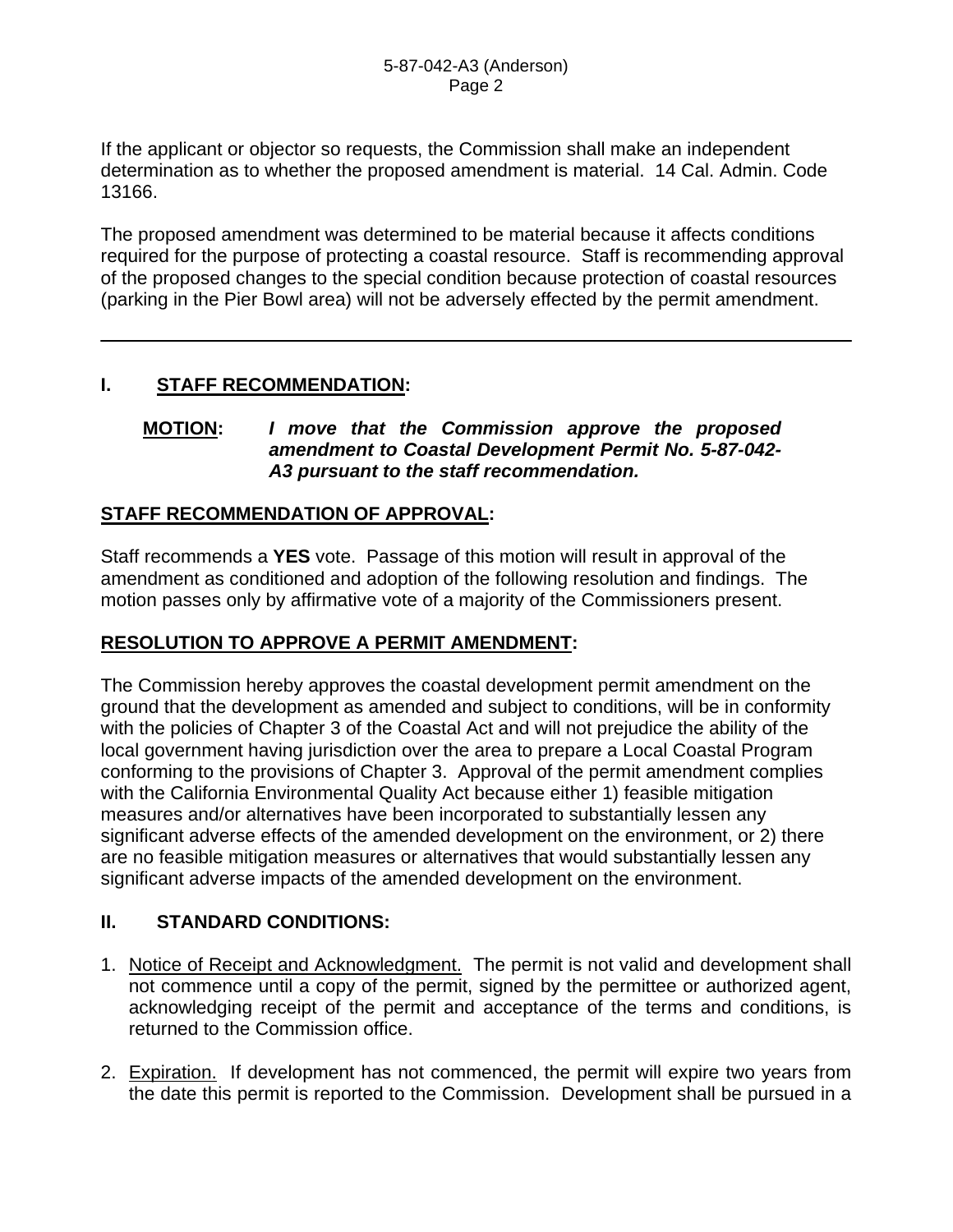diligent manner and completed in a reasonable period of time. Application for extension of the permit must be made prior to the expiration date.

- 3. Interpretation. Any questions of intent or interpretation of any condition will be resolved by the Executive Director or the Commission.
- 4. Assignment. The permit may be assigned to any qualified person, provided assignee files with the Commission an affidavit accepting all terms and conditions of the permit.
- 5. Terms and Conditions Run with the Land. These terms and conditions shall be perpetual, and it is the intention of the Commission and the permittee to bind all future owners and possessors of the subject property to the terms and conditions.

#### **III. SPECIAL CONDITIONS**

#### **1. Conditions Imposed Under Original**

Unless specifically altered by this amendment, all standard and special conditions imposed under Coastal Development Permits No. 5-87-042, 5-87-042-A1, and 5-87-042-A2 remain in effect.

#### **2. Future Development**

This permit is only for the development described in Coastal Development Permit No. 5- 87-042-A3. Pursuant to Title 14 California Code of Regulations Section 13253(b)(6), the exemptions otherwise provided in Public Resources Code Section 30610 (b) shall not apply to the entire parcel. Accordingly, any future improvements to the development authorized by this permit, including but not limited to divisions of land, conversion to condominiums, and repair and maintenance activities identified as requiring a permit in Public Resources Section 30610(d) and Title 14 California Code of Regulations Sections 13252(a)-(b), shall require an amendment to Permit No. 5-87-042-A3 from the Commission or shall require an additional coastal development permit from the Commission.

#### **3. Generic Deed Restriction**

**PRIOR TO ISSUANCE OF THIS COASTAL DEVELOPMENT PERMIT AMENDMENT** (5- 87-042-A3), the applicant shall submit to the Executive Director for review and approval documentation demonstrating that the applicant has executed and recorded against the parcel(s) governed by this permit amendment a deed restriction, in a form and content acceptable to the Executive Director: (1) indicating that, pursuant to this permit amendment, the California Coastal Commission has authorized development on the subject property, subject to terms and conditions that restrict the use and enjoyment of that property; and (2) imposing the Special Conditions of this permit amendment, as covenants, conditions and restrictions on the use and enjoyment of the Property. The deed restriction shall include a graphic depiction and legal description of the entire parcel or parcels governed by this permit amendment and a copy of the staff report for this permit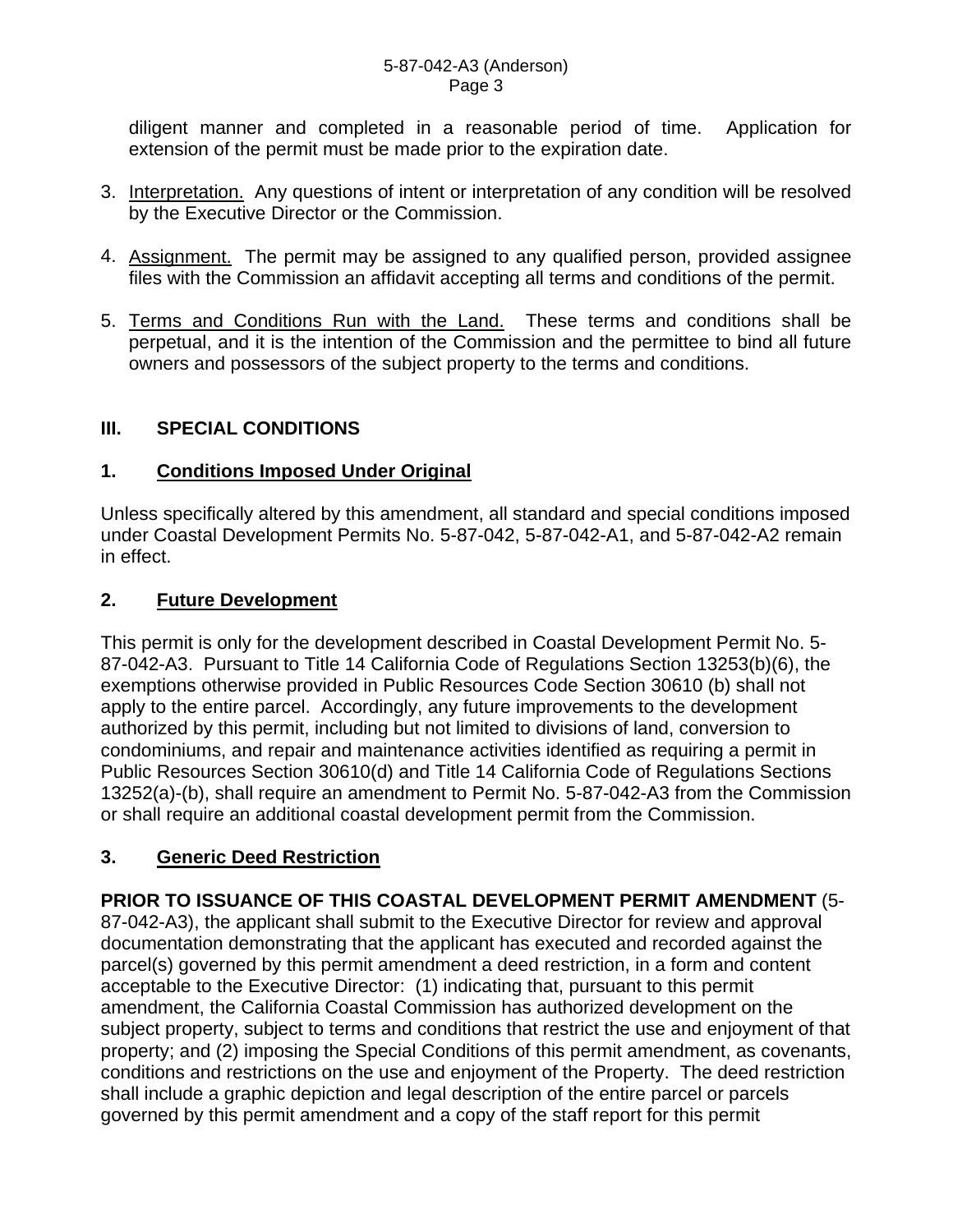amendment. The deed restriction shall also indicate that, in the event of an extinguishment or termination of the deed restriction for any reason, the terms and conditions of this permit amendment shall continue to restrict the use and enjoyment of the subject property so long as either this permit or the development it authorizes, or any part, modification, or amendment thereof, remains in existence on or with respect to the subject property.

#### **IV. FINDINGS AND DECLARATIONS**:

The Commission hereby finds and declares:

#### **A. AMENDMENT PROJECT DESCRIPTION**

In its action on the original permit on March 26, 1987, the Commission approved a coastal development permit to convert an existing three-story single-family residence to an 8-unit bed and breakfast inn with one manager/owner unit and a ground level parking garage providing ten on-site parking spaces. The Commission subsequently approved amendment 5-87-042-A1(Anderson) to allow access to the parking garage from Avenida Victoria, subject to a special condition to purchase "in-lieu" parking certificates for the public parking spaces lost on-street due to the necessary curb cut on Avenida Victoria. A second permit amendment was approved on February 9, 1989 to convert the proposed ground level parking garage fronting Avenida Victoria to a restaurant with approximately 1,200 square feet of service area and 93 seats and to provide eight (8) nearby off-site parking spaces to satisfy the bed and breakfast parking requirement and the purchase of 23 in-lieu parking certificates to provide the required restaurant parking requirement.

The current amendment request is for a lot subdivision for condominium purposes to separate the restaurant space on the ground floor from the bed and breakfast inn and owner's unit space on the upper floors. The proposed special conditions require a deed restriction and specify that any future development on the site requires an amendment to this permit or a separate Coastal Development permit.

The subject site is located at 610 Avenida Victoria, San Clemente. The nearest beach public access is immediately across the street from the subject site, adjacent to the San Clemente Pier.

The Commission approved the previous permit amendment, 5-87-042-A2, subject to two (2) special conditions: 1) a requirement to submit evidence of a legally binding agreement to purchase twenty-three (23) in-lieu parking certificates which are specifically designated to create additional parking spaces in the Pier Bowl area only, and 2) a requirement that the applicant record a deed restriction which provides evidence of a contractual off-site parking agreement between the permittee and San Clemente Cove which provides that eight (8) off-site parking spaces shall be exclusively provided and maintained for patrons of a bed and breakfast inn operation at 610 Avenida Victoria, San Clemente, CA and that the Commission shall be notified in writing of any termination or breach of this lease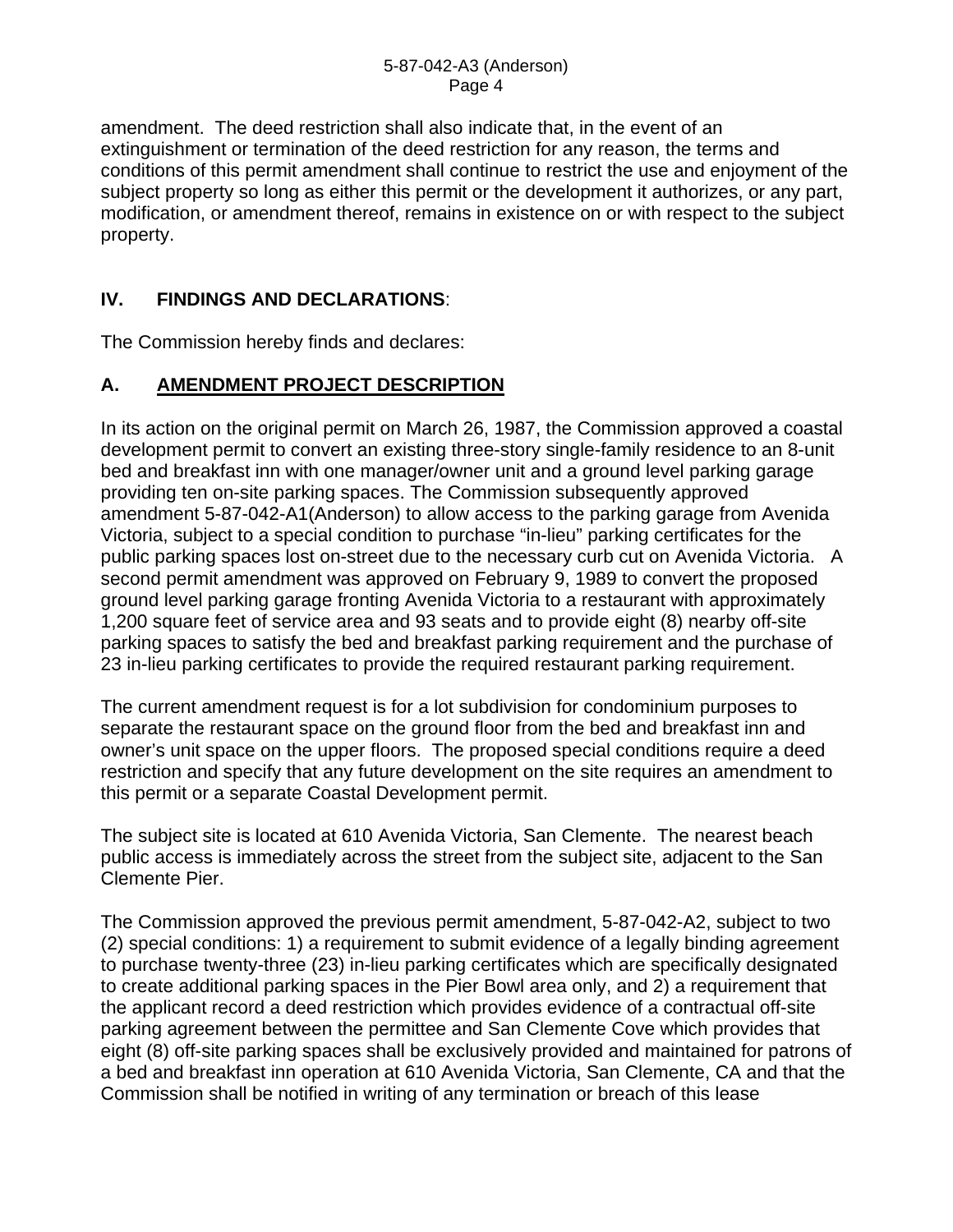#### 5-87-042-A3 (Anderson) Page 5

agreement and an alternative parking agreement shall be submitted at a location acceptable to the Executive Director. These special conditions remain in effect.

#### **B. RECREATION AND VISITOR SERVING FACILITIES**

Section 30213 of the Coastal Act states in relevant part:

*Lower cost visitor and recreational facilities shall be protected, encouraged, and where feasible, provided. Developments providing public recreational opportunities are preferred.* 

Section 30221 of the Coastal Act states:

*Oceanfront land suitable for recreational use shall be protected for recreational use and development unless present and foreseeable future demand for public or commercial recreational activities that could be accommodated on the property is already adequately provided for in the area.* 

#### Section 30222 of the Coastal Act states:

*The use of private lands suitable for visitor-serving commercial recreational facilities designed to enhance public opportunities for coastal recreation shall have priority over private residential, general industrial, or general commercial development, but not over agriculture or coastal-dependent industry.* 

The subject site is located in the Pier Bowl in the 100 block of Avenida Victoria facing the municipal pier; with surrounding uses such as commercial, motel, and condominiums. The Pier Bowl area is the primary visitor-serving beach destination point in San Clemente.

The proposed subdivision for condominium purposes will allow for the subdivision of air space for ownership of the restaurant space on the site's ground floor separately from the bed and breakfast inn and related owner's unit on the floors above the restaurant. No exterior or interior changes are proposed as part of the subdivision request. No proposed condo-hotel conversion or intensification of use is proposed. However, the proposed permit amendment raises concerns that future development of the project site including intensification of use may potentially result in a development that is not consistent with the Coastal Act. To assure that future development is reviewed for consistency with the applicable policies of the Coastal Act, the Commission imposes a special condition to the permit amendment requiring that all proposals for future improvements return to the Commission for review through an amendment to this permit or issuance of a separate Coastal Development Permit. Additionally, the Commission imposes a generic deed restriction to ensure that future owners of the subdivided property are aware of the special conditions imposing affirmative obligations on the new property owner(s) or occupant(s). As conditioned, the development is in conformance with the Coastal Act recreational and visitor serving policies.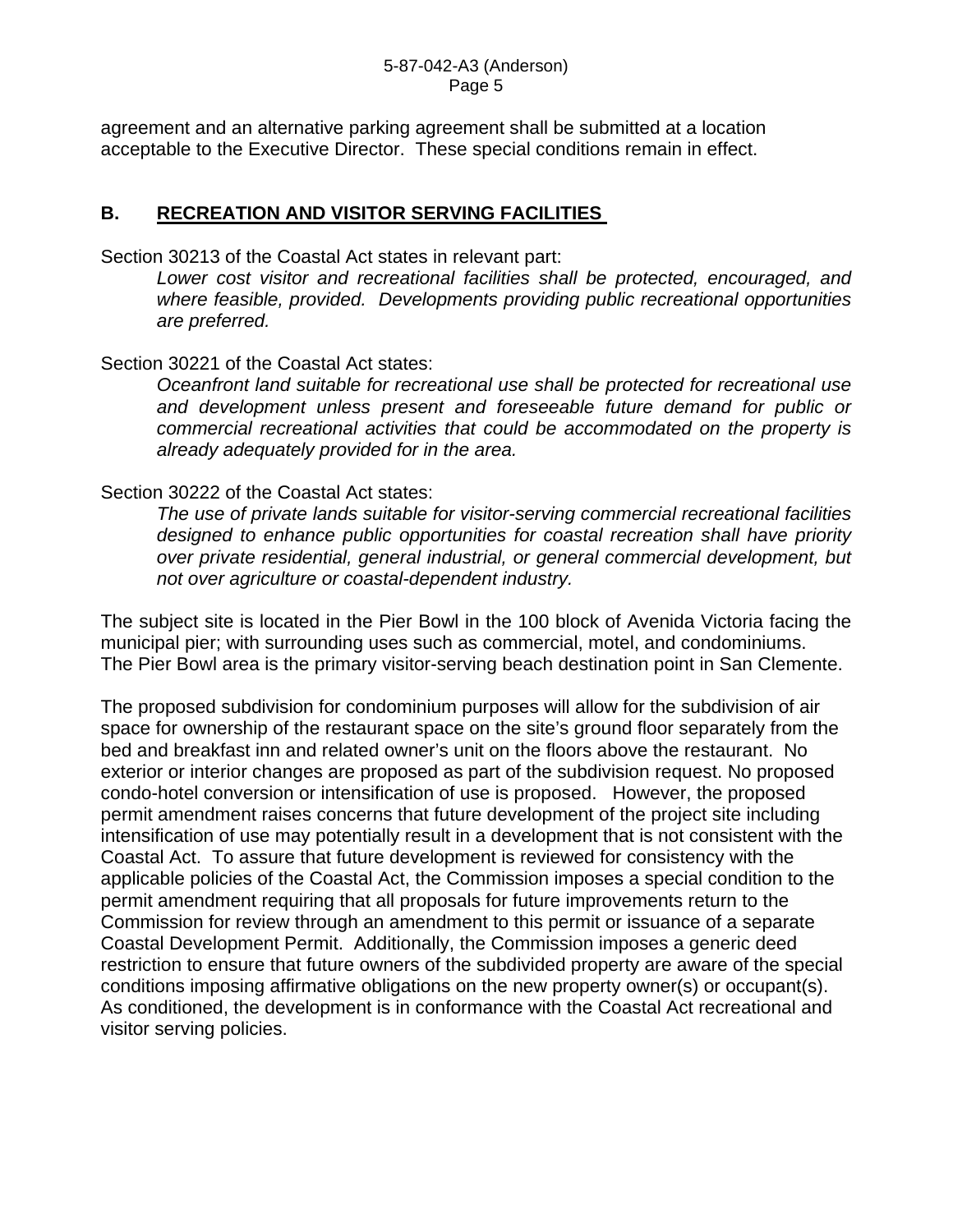### **C. ACCESS**

#### **Parking**

Section 30252 of the Coastal Act states, in relevant part:

*The location and amount of new development should maintain and enhance public access to the coast by…* 

*(4) providing adequate parking facilities or providing substitute means of serving the development with public transportation.*

When a private development does not provide adequate on-site parking, users of that development who arrive by automobile are forced to occupy public parking used by visitors to the coastal zone. Access to the public beach and municipal pier is located immediately adjacent to the project site at the Pier Access Point (Exhibit 3). The relative proximity of these public coastal access facilities to the project site gives good reason for the need for adequate parking for private development. Insufficient parking on the project site may result in users of that development taking up spaces that the public may use to access areas such as the public beach and municipal pier. Thus, all private development must provide adequate on-site parking to minimize adverse impacts on public access.

In 1989, the Commission issued permit amendment CDP 5-87-042-A2 for conversion of the bed and breakfast ground floor to a 1,200 square foot, 93 seat restaurant with two special conditions, 1) evidence of a legally binding agreement to purchase twenty-three (23) in-lieu parking certificates which are designated to create additional public parking spaces in the Pier Bowl area only and 2) a deed restriction which provides evidence of a contractual off-site parking agreement between the permittee and San Clemente Cove which provides that eight (8) off-site parking spaces shall be exclusively provided and maintained for patrons of the bed and breakfast inn operating at 610 Avenida Victoria, San Clemente, CA.

The applicant has maintained a current lease agreement for eight (8) private parking spaces located within one block of the subject site at San Clemente Cove to replace the required bed and breakfast parking previously proposed for the building's ground floor level where the restaurant now exists. However, the applicant has not fulfilled the intent of the Coastal Commission's condition to meet the restaurant's parking requirements.

In prior permit approvals for restaurants in San Clemente, the Commission has found the City's parking standard of one parking space per four seats adequate. Issuance of the 1989 CDP amendment was contingent on the applicant's participation in the City's in-lieu parking program *with the intent* that the in-lieu fees would be adequate to create 23 new parking spaces in the Pier Bowl area. The applicant entered into an agreement with the City to purchase the required 23 in-lieu parking certificates required by the City and Coastal Commission CDP condition. The City's in-lieu parking program's standard price of each parking certificate was set at \$10,000 each (as determined by the City sufficient to create one parking space). The in-lieu parking fees totaled \$230,000.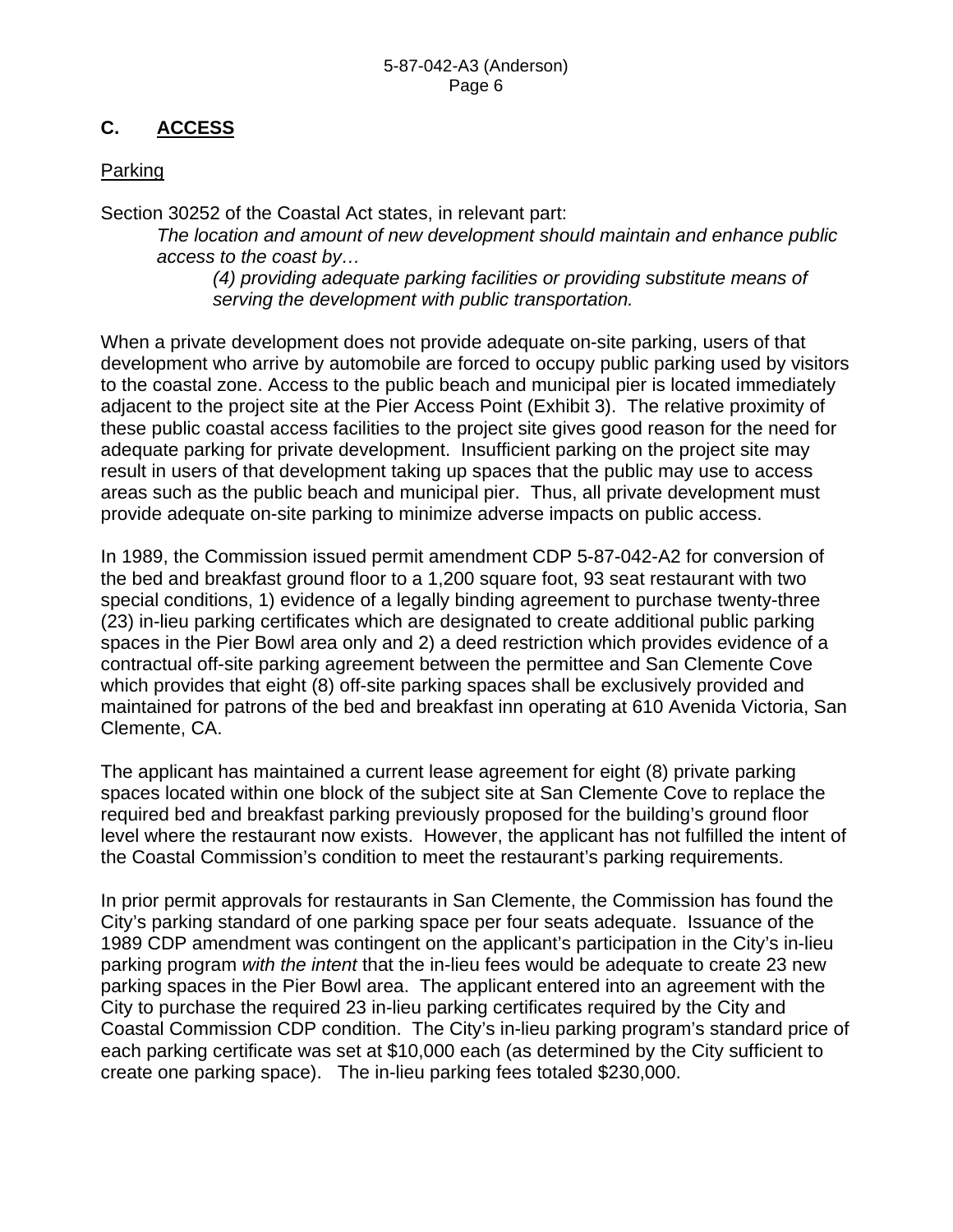However, according to City records, the applicant petitioned the City for a reduction in the fee for the in-lieu parking certificates he owed the City, due to financial hardship he experienced during the construction of the bed & breakfast inn. A City Council action in November 1998 lowered his total debt of \$230,000 required for the creation of 23 parking spaces in the Pier Bowl area to \$28,500, thereby pardoning the remainder of the debt. The City also suspended use of the in-lieu parking program at this time. However, this City action did not change the conditions of CDP 5-87-042-A2, and there was no follow-up CDP amendment to reflect this change in the terms and conditions of the permit. The intent of the CDP condition is for the establishment of 23 parking spaces funded by money paid by the applicant into the in-lieu parking program. The applicant is therefore in violation of the terms and conditions of permit amendment 5-87-042-A2.

The most recent parking data of the area is from a 1995 parking needs assessment of the Downtown, Pier Bowl and North Beach areas conducted by IBI Group. The study established the parking supply at 554 spaces and estimated parking demand to be 410 spaces, deeming parking supply in the Pier Bowl adequate. The study also projected nonresidential and beachgoer demand to increase to 783 spaces by 2005. In addition, it proposed reductions in parking standards due to shared-use parking, and it recognized the potential of an in-lieu parking program (with fees reduced by half) for the Pier Bowl when feasible, otherwise the study concluded that every development should be required to provide parking on-site regardless of its size.

The applicant has not provided more recent parking studies or parking counts of the area. Nor has the applicant provided evidence of any new public parking spaces created with the in-lieu parking fee collected by the City or information regarding the use of those funds.

Coastal Act Section 30252 requires that development maintain and enhance public access to the coast by providing adequate parking facilities. The intent of the special condition under the previous 1989 amendment (CPD 5-87-042-A2) was to provide the required parking spaces for the restaurant and bed and breakfast inn developments to avoid public beach access impacts. Funds necessary for the creation of 23 parking spaces (including funds already paid to the in-lieu parking program) are still required under CDP 5-87-042- A2 to provide public access improvements specific to the Pier Bowl area. Any modification to the requirement must be done through an amendment to this permit by the Commission.

As originally conditioned, the development of the inn and restaurant was consistent with the Commission's typically applied parking standards and would not adversely affect the public's ability to gain access to and/or to make use of the coast and nearby recreational facilities. However, as the in-lieu parking fees did not result in the creation of the required new parking, the project is not consistent with public access policies of the Coastal Act and constitutes a violation.

Through this application for an amendment, however, the applicant is not seeking authorization for development that would affect the parking requirements imposed through the prior amendment. The development before the Commission is thus unrelated to the existing violation on the property, which is discussed below. The proposed development for subdivision of air space does not include any change to the structure or intensification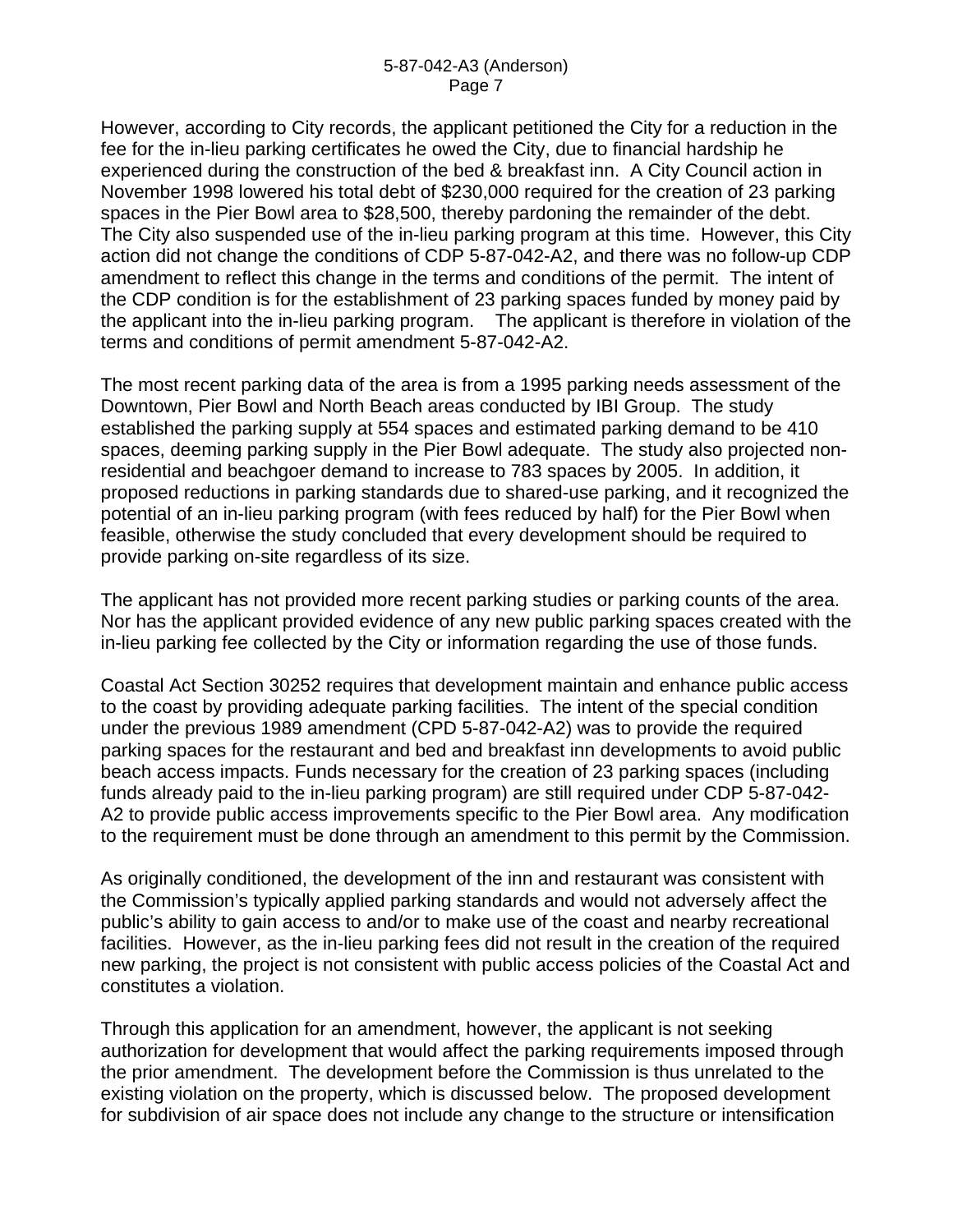of use and will not further affect the public's ability to gain access to, and/or to make use of, the coast or nearby recreational facilities. Therefore, as proposed, the development conforms to Sections 30210 through 30214, Sections 30220 through 30224, and 30252 of the Coastal Act.

#### **D. VIOLATION**

Development has occurred on the subject site that does not fully comply with the terms and conditions of the underlying CDP 5-87-042-A2, including failure to provide for the purchase of 23 parking spaces, as required by Special Condition No. 1 of CDP 5-87-042- A2. Special Condition No. 1 states:

Prior to transmittal of the Coastal Permit the applicant shall submit, for the review and approval of the Executive Director, evidence of a legally binding agreement to purchase twenty-three (23) in-lieu parking certificates which are designated to create additional public parking space in the Pier Bowl Area only.

In the findings of the staff report for CDP 5-87-042-A2 it is clearly stated that the purchase of in-lieu parking certificates was necessary to provide funds for construction of the 23 parking spaces necessary for a project of this size. No in-lieu fee parking program specific to the Pier Bowl existed at the time the permit was approved, thus, the Commission found it necessary to require the applicant to provide evidence of an agreement to participate in an in-lieu parking fee program upon its establishment. The CDP was issued after such evidence was provided to staff. Clearly, to provide the required parking for the restaurant, evidence of the agreement alone would not suffice; to satisfy the condition, the agreement must be carried out.

The City calculated the cost of 23 certificates to be approximately \$230,000 based on an estimated cost of acquisition and construction of 23 typical parking spaces. The applicant paid \$5,048 towards the total in-lieu fee and then petitioned the City in 1998 to reduce his outstanding obligation to the City to \$28,462. The applicant argued that his restaurant accounted for only 15% of the parking demand in the Pier Bowl, thus the fee should be based on the cost of providing 3.45 parking spaces (23 parking spaces X 15%). The City agreed to lower the outstanding fee to \$28,462, which, according to documents submitted by the applicant, the applicant has paid. However, since the cost of acquisition and construction of 23 typical parking spaces has not decreased since \$230,000 was established as the in-lieu fee, \$33,474 is clearly not sufficient to fund construction of the 23 parking spaces the Commission required in CDP 5-87-042-A2. Any change to the project's parking requirement would require a permit amendment.

Non-compliance with the terms and conditions of an approved permit constitutes a violation of the Coastal Act. The applicant is not proposing to address the violation as part of this pending amendment application. Although development has occurred on the subject site that does not fully comply with the terms and conditions of an approved permit, consideration of the application by the Commission has been based solely upon the Chapter 3 policies of the Coastal Act. Approval of this permit amendment does not constitute a waiver of any legal action with regard to any alleged violations nor does it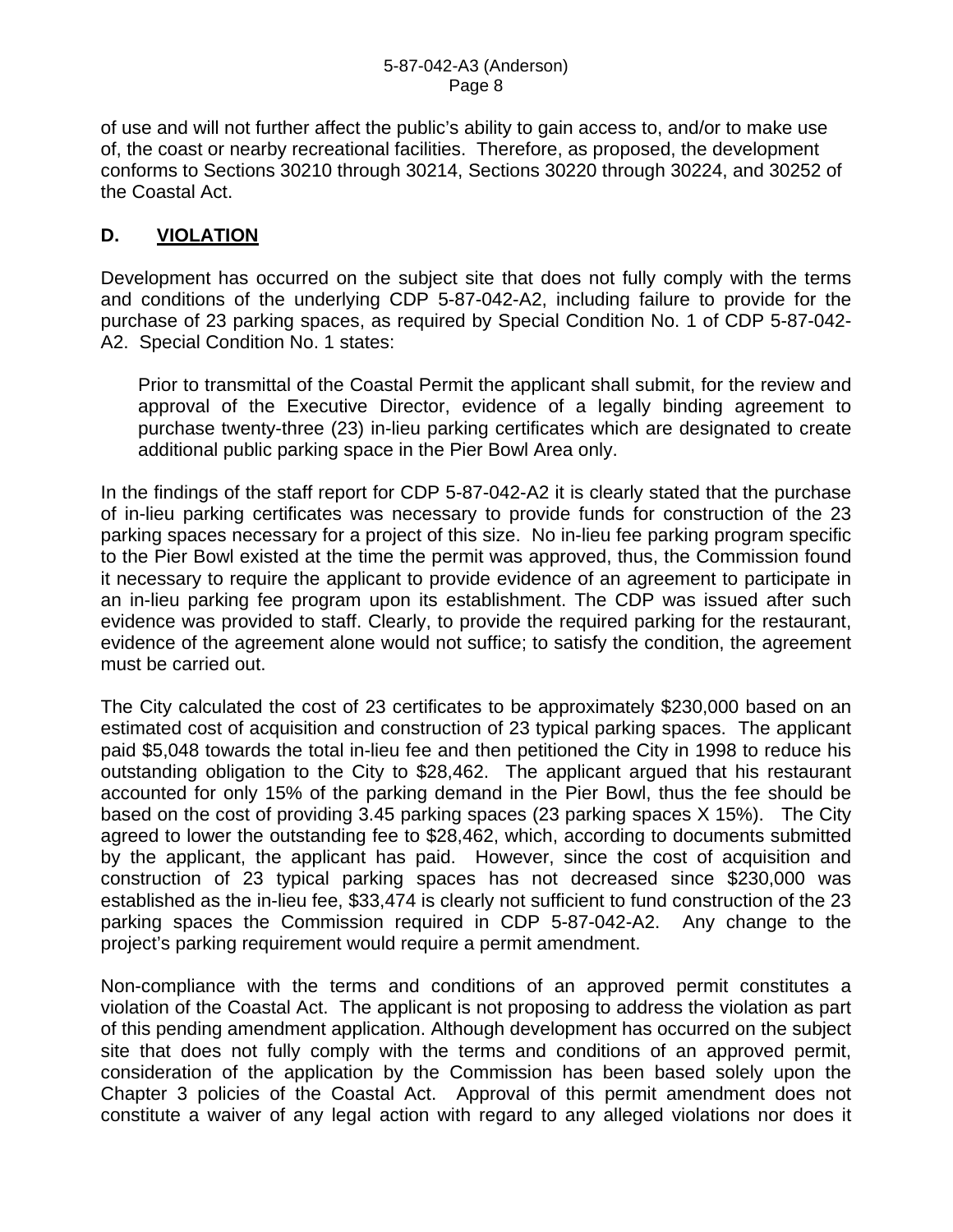constitute an admission as to the legality of any development undertaken on the subject site in non-compliance with the terms and conditions of the underlying permit.

#### **D. LOCAL COASTAL PROGRAM**

The Commission certified the Land Use Plan for the City of San Clemente on May 11, 1988, and certified an amendment approved in October 1995. On April 10, 1998, the Commission certified with suggested modifications the Implementation Plan portion of the Local Coastal Program. The suggested modifications expired on October 10, 1998. The City re-submitted on June 3, 1999, but withdrew the submittal on October 5, 2000. As conditioned, the proposed development is consistent with Chapter 3 of the Coastal Act and with the certified Land Use Plan for the area. Approval of the project, as conditioned, will not prejudice the ability of the local government to prepare a Local Coastal Program that is in conformity with the provisions of Chapter 3.

## **E. CALIFORNIA ENVIRONMENTAL QUALITY ACT**

Section 13096(a) of Title 14 of the California Code of Regulations requires Commission approval of Coastal Development Permit applications to be supported by a finding showing the application, as conditioned by any conditions of approval, to be consistent with any applicable requirements of the California Environmental Quality Act (CEQA). Section 21080.5(d)(2)(A) of CEQA prohibits a proposed development from being approved if there are feasible alternatives or further feasible mitigation measures available which would substantially lessen any significant adverse effect which the activity may have on the environment.

The City of San Clemente Planning Division is the lead agency for California Environmental Quality Act (CEQA) purposes. On July 25, 2007, the City deemed the proposed project Categorically Exempt as a Class 3 exemption pursuant to CEQA Guidelines Section 15301(k) as the project consists of the subdivision of an approved commercial building for common-interest ownership, with no physical change occurring. The Coastal Commission adopts additional mitigation measures, found below, to ensure that the proposed project will conform with the requirements of the Coastal Act. The proposed project is located in an urban area. All infrastructure necessary to serve the site exists in the area. A special condition for future improvements to return to the Commission for review is imposed. As conditioned, the proposed project has been found consistent with the public access policies of the Coastal Act.

As conditioned, there are no feasible alternatives or additional feasible mitigation measures available which would substantially lessen any significant adverse effect, which the activity may have on the environment. Therefore, the Commission finds that the proposed project, as conditioned to mitigate the identified impacts, is the least environmentally damaging feasible alternative and can be found consistent with the requirements of the Coastal Act to conform to CEQA.